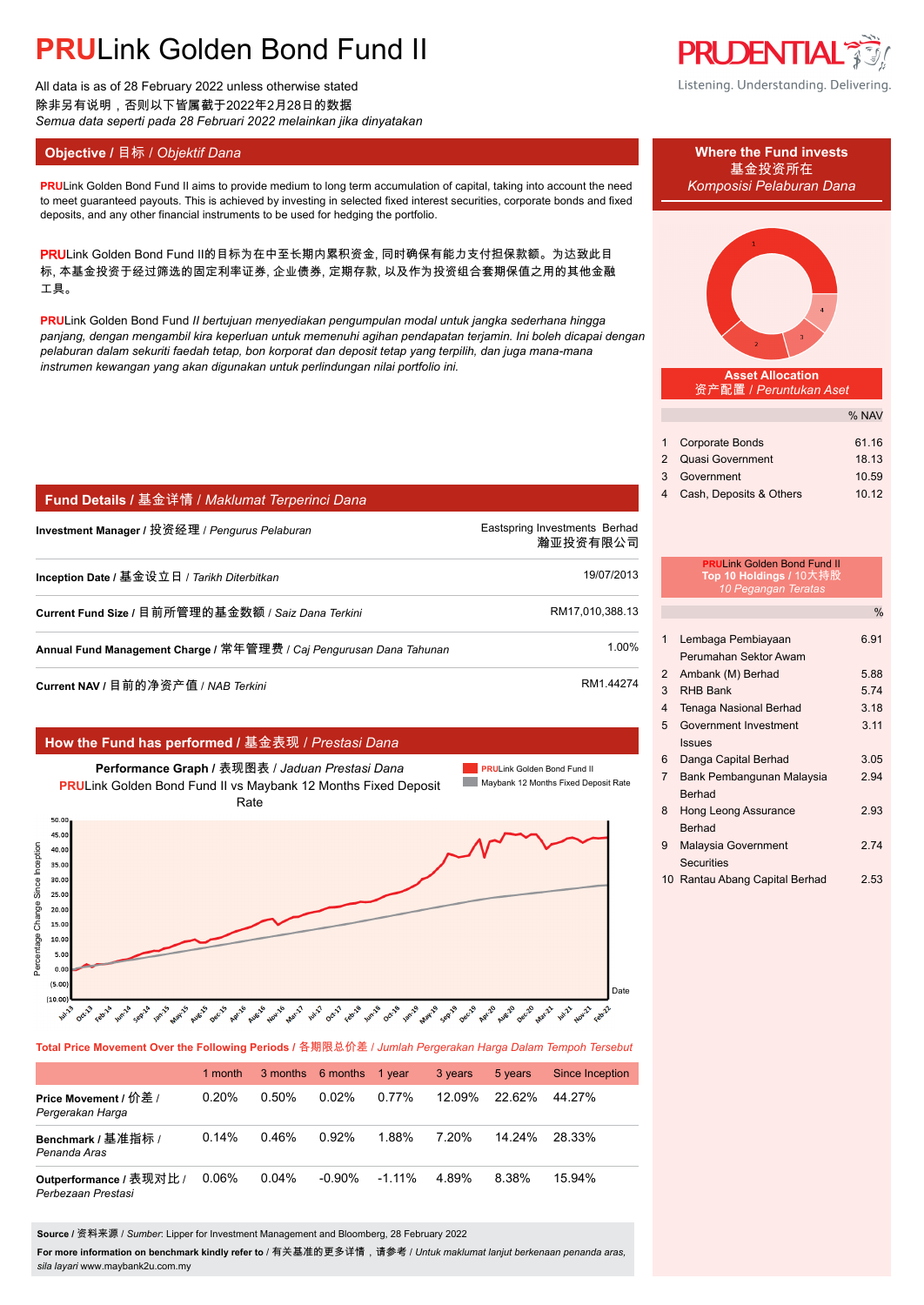## **PRUL** ink Golden Bond Fund II

All data is as of 28 February 2022 unless otherwise stated 除非另有说明,否则以下皆属截于2022年2月28日的数据 *Semua data seperti pada 28 Februari 2022 melainkan jika dinyatakan*

### **PRUDENTIAL** Listening. Understanding. Delivering.

### **Monthly Update /** 每月简报 / *Peningkatan Bulanan*

#### **Market Review /** 市场回顾 */ Tinjauan Bulanan*

The Jan FOMC meeting minutes confirmed an increase in hawkishness as most officials viewed a faster pace of the federal funds rate hike was warranted on inflationary risk although no policy path was committed. The policymakers also noted the importance of retaining the flexibility in balance sheet reduction. The Jan 2022 inflation and core inflation of 7.5% YoY and 6.0% YoY prompted investors to project a more aggressive policy response from the Fed but yields have retreated from the peak on the Ukraine-Russia war. Separately, Fed Chair Powell said he is supportive of a 25bps hike in the upcoming FOMC meeting and did not rule out the possibility of larger than 25bps hikes later in 2022, while stressing the importance of being nimble in response to new data given the unfolding conflict in Ukraine.

Malaysia registered a 3.6% YoY GDP growth in 4Q2021 (3Q2021: -4.5% YoY) despite the estimated RM6.1b impact of floods in Dec 2021 (0.04% of GDP), bringing the 2021 full year GDP growth to 3.1% YoY on a broad-based recovery (2020: -5.6% YoY). More importantly, the strong rebound in 4Q2021 has brought GDP closer to pre-Covid levels and is expected to continue into 1H2022 amid capex recovery, strong external demand and further acceleration in the re-opening of economic activity and international borders as the government further relaxes Covid-19 SOPs.

Separately, Fitch Ratings reaffirmed Malaysia's sovereign rating at BBB+/Stable in Feb 2022 on the back of the country's strong and broad-based medium-term growth with a diversified export base that balances Malaysia's high debt level , lingering political uncertainty and limited budgetary flexibility.

As widely expected, Bank Negara Malaysia ("BNM") kept its Overnight Policy Rate unchanged at 1.75% at its Mar 2022 meeting. Globally, BNM noted that the overall recovery trajectory remains on track and more countries will transition to endemic management of Covid-19 but noted that inflation in many economies will remain elevated. Domestically, BNM indicated that growth will strengthen in 2022 on expansion in global demand, higher private consumption amid the improved labour market and targeted policy support as well as the expected reopening of international borders. However, these favourable factors appear to be moderated by the military conflict in Ukraine which is viewed as a "key risk" to global growth. Meanwhile, BNM expects inflation in Malaysia to remain moderate in 2022 although core inflation is set to normalise to around its long-term average. BNM continued to warn that the inflation outlook is subject to global commodity prices and prolonged supply-related disruptions.

Malaysia's MGS curve ended steeper in the month of Feb 2022. The yields of the 3-year and 10-year MGS declined 11bps and 1bp respectively to close at 2.71% and 3.67% while the yields of the 5-year and 15-year MGS rose 2bps and 3bps to close at 3.29% and 4.06% respectively. Meanwhile, yields of MGII closed mixed with yields of the 3-year and 15-year MGII declining 10bps and 14bps respectively to end the month at 2.81%, and 4.05% respectively while the 5-year and 10-year MGII closed the month higher at 3.43% (+16bps MoM) and 3.73% (+3bps MoM) respectively.

美联储公开市场委员会(FOMC)1月份会议纪要释放了更多鹰派信号。尽管当局没有对政策路径作出承诺,大部分官员认为,鉴于通胀风险,美联储加快联邦基金利 率的上调步伐是合理的举措。政策制定者还指出,保持缩减资产负债表的灵活性是至关重要的。2022 年 1 月通胀和核心通胀按年分别增长7.5%和6.0%,投资者预测 美联储将采取更积极的政策反应,但收益率已从乌克兰-俄罗斯战争的峰值回落。另一方面,美联储主席鲍威尔表示支持在即将召开的 FOMC 会议上加息25个基 点,同时不排除在 2022 年晚些时候升息超过 25 个基点的可能性,并强调鉴于乌克兰冲突不断扩大,该局必须灵活应对新数据。

尽管2021年 12 月发生的全国大水灾造成约61亿令吉的经济损失(占国内生产总值的0.04%),马来西亚 2021 年第四季度GDP按年增长3.6%(2021年第三季度:按 年-4.5%),使 2021 年全年经济在基础广泛的复苏下按年增长 3.1%(2020 年:按年-5.6%)。更重要的是,2021 年第四季度的强劲反弹使GDP 更接近疫情前的水 平,势头预计将持续到 2022 年上半年,归功于资本支出复苏、外部需求强劲以及政府进一步放宽新冠疫情标准作业程序,进一步加速经济活动和边境重新开放。

另外,惠誉评级在2022 年 2 月重申马来西亚主权评级为 BBB+/稳定,原因是中期增长强劲且基础广泛,同时多元化的出口基础平衡了马来西亚的高债务水平、挥之不 去的政治不确定性和有限的预算灵活性。

马来西亚国家银行("BNM")一如预期在2022年3月的会议上保持隔夜政策利率不变在1.75%。在全球范围内,国行指出,整体复苏轨迹仍处于正轨,更多国家将新冠 肺炎转为地方性流行病,但指出许多经济体的通胀率仍将居高不下。至于国内,国行表示,2022年成长将增强,多谢全球需求扩大、私人消费在劳动力市场改善下提 高、针对性的政策支持以及国际边界预期重新开放。然而,被视为全球增长"关键风险"的乌克兰军事冲突似乎抵销了这些有利因素。与此同时,国行预计马来西亚通胀 将于2022 年保持温和,尽管核心通胀将正常化至接近其长期平均水平。国行继续警告称,通胀前景将受到全球商品价格和长期供应中断的影响。

2022年2月,大马政府债券收益率曲线以更加陡斜的姿态挂收。3年和10年大马政府债券收益率分别下跌11和1个基点,以2.71%和3.67%结束当月的交易;5年和15年 大马政府债券收益率则分别走高2个和3个基点,报3.29%和4.06%。与此同时,大马政府投资票据收益率起落参半,3年和15年大马政府投资票据分别走低10和14个基 点,以2.81%和4.05%挂收;5年和10年则分别走高至3.43%(按月起+16个基点)和3.73%(按月起+3个基点)。

*Minit mesyuarat FOMC Januari mengesahkan nada agresif yang semakin kuat kerana kebanyakan pegawai melihat tempo kenaikan kadar dana persekutuan yang lebih pantas mewajarkan risiko inflasi meskipun tiada laluan dasar yang pasti. Penggubal dasar juga menyatakan pentingnya mengekalkan fleksibiliti pengurangan kunci kira-kira. Inflasi 7.5% tahun ke tahun (YoY) dan inflasi teras 6.0% YoY pada Januari 2022 telah mendorong pelabur untuk mengunjurkan tindak balas dasar yang*  lebih agresif dari Fed tetapi hasil menyusut ekoran kemuncak perang Ukraine-Rusia. Secara berasingan, Pengerusi Fed Powell berkata beliau menyokong kenaikan *25 mata asas menjelang mesyuarat FOMC yang akan datang dan tidak menolak kemungkinan kenaikan melebihi 25 mata asas di kemudian tahun 2022, sambil menekankan pentingnya bergerak lincah sebagai tindak balas kepada data baru berikutan konflik yang melanda Ukraine.*

*Malaysia mencatatkan pertumbuhan KDNK 3.6% YoY pada 4Q2021 (3Q2021: -4.5% YoY) walaupun dianggarkan impak banjir sekitar RM6.1 bilion r pada 2021 Disember (0.04% daripada KDNK), maka pertumbuhan KDNK tahun 2021 menjadi 3.1% YoY berasaskan pemulihan meluas (2020: -5.6% YoY). Lebih penting lagi, pemulihan 4Q2021 yang kukuh telah mendorong KDNK lebih dekat pada tahap pra-Covid dan dijangka akan berterusan pada setengah tahun pertama 2022 di tengah-tengah pemulihan pengembangan modal, permintaan luar yang kukuh di samping pecutan pembukaan semula aktiviti ekonomi dan sempadan antarabangsa sebaik kerajaan melonggarkan lagi SOP Covid-19.*

*Secara berasingan, Fitch Ratings mengesahkan penarafan kerajaan Malaysia di tahap BBB+/ stabil pada 2022 Februari berikutan pertumbuhan jangka sederhana negara yang kukuh lagi meluas dengan kepelbagaian eksport mengimbangi tahap hutang yang tinggi, ketakpastian politik yang berlegar dan fleksibiliti belanjawan yang terhad.*

*Seperti yang dijangkakan, Bank Negara Malaysia ("BNM") mengekalkan Kadar Dasar Semalamannya pada 1.75% semasa mesyuarat Mac 2022. Di peringkat global, BNM menyatakan bahawa keseluruhan trajektori pemulihan berada di landasan dan lebih banyak negara akan beralih kepada pengurusan endemik Covid-19 namun menyatakan bahawa inflasi dalam banyak ekonomi akan terus meningkat. Secara domestik, BNM menunjukkan bahawa pertumbuhan akan mengukuh pada tahun 2022 ekoran pengembangan permintaan global, penggunaan swasta yang lebih tinggi di tengah-tengah pasaran buruh yang lebih baik dan sokongan dasar yang*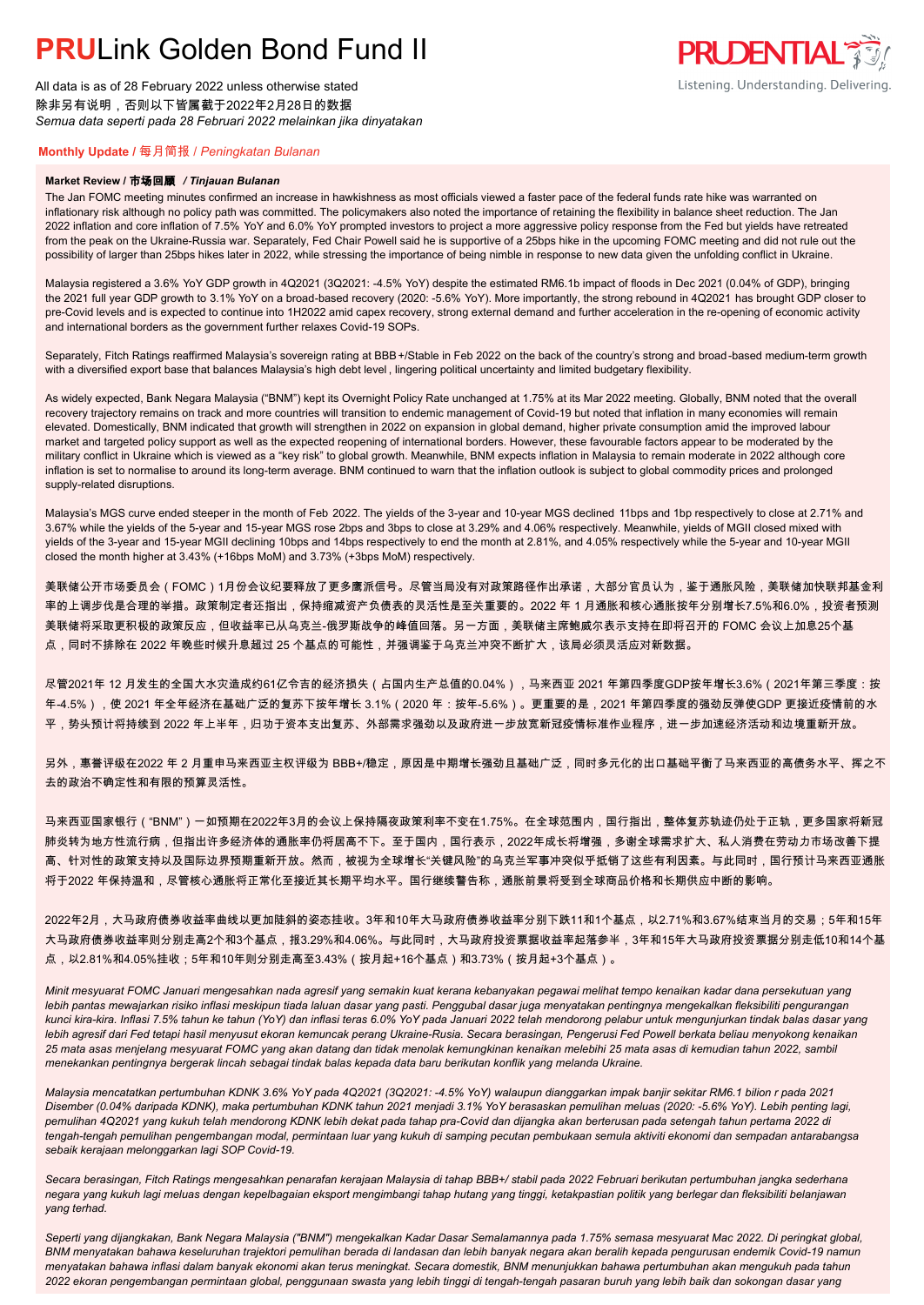### **PRUL** ink Golden Bond Fund II



All data is as of 28 February 2022 unless otherwise stated 除非另有说明,否则以下皆属截于2022年2月28日的数据 *Semua data seperti pada 28 Februari 2022 melainkan jika dinyatakan*

*disasarkan serta jangkaan pembukaan semula sempadan antarabangsa. Namun begitu, faktor-faktor yang menggalakkan ini disederhanakan oleh konflik ketenteraan di Ukraine yang dilihat sebagai "risiko utama" kepada pertumbuhan global. Sementara itu, BNM menjangkakan inflasi di Malaysia kekal sederhana bagi tahun 2022 walaupun inflasi teras ditetapkan untuk penormalan pada sekitar purata jangka panjangnya. BNM terus memberi amaran bahawa prospek inflasi tertakluk kepada harga komoditi global dan gangguan yang berkaitan dengan bekalan yang berlarutan.*

*Keluk MGS Malaysia berakhir lebih curam pada bulan Februari 2022. Hasil MGS 3 tahun dan 10 tahun masing-masing merosot 11 mata asas dan 1 mata asas lalu ditutup pada 2.71% dan 3.67%, manakala hasil MGS 5 tahun dan 15 tahun menokok 2 mata asas dan 3 mata asas, ditutup pada 3.29% dan 4.06%. Sementara itu, hasil MGII ditutup bercampur-campur dengan hasil MGII 3 tahun dan 15 tahun masing-masing merosot 10 mata asas dan 14 mata asas lalu menamatkan bulan tinjauan pada 2.81%, dan 4.05% manakala MGII 5 tahun dan 10 tahun ditutup pada 3.43% [+16 mata asas bulan ke bulan (MoM)] dan 3.73% (+3 mata asas MoM).*

### **Market Outlook /** 市场展望 */ Gambaran Bulanan*

Malaysia's headline inflation rate decelerated to 2.3% YoY in Jan 2022 (Dec 2021: 3.2% YoY) as higher Food & Non-Alcoholic Beverages (+3.6% YoY) and Transport (+6.0% YoY) inflations were partially offset by a softer growth in Housing , Water, Electricity, Gas and Other Fuels (+0.7 % YoY) price. Having said that, core inflation rose to +1.6% YoY compared to 1.1% YoY in the previous month. Given the government's commitment to ensure price stability of basic necessities , inflation rate for 2022 is expected to remain modest, averaging 2% to 3%.

There will be three auctions in the month of Mar 2022, the re-opening of the 15 Y MGS 04/37, the re-opening of the 20-year MGII 09/41 and the re-opening of the 3 Y MGS 03/25. While there is still ample liquidity in the system, the outcome of these auctions is likely to be influenced by prevailing market sentiment. On the corporate front, we expect mixed demand for corporate bonds as investors continue to be selective in their investments.

The developments in Ukraine have shocked the financial markets globally. The various sanctions imposed, news on Russia halting fertilizer exports as well as the US and its allies discussing about a possible ban on Russian oil imports have kept commodity prices at elevated levels, giving rise to stagflation fears. The fears have been reflected in the flattening of the UST yield curve with the spread between the 2-year and 10-year UST narrowing to around 25bps compared to about 80bps in early Jan 2022. While inflationary pressures had stayed relatively muted for most Asian countries in 2021, the risk of the spike in commodity prices aggravating inflation and adversely affecting growth recovery could be substantial if the crisis is prolonged .

Malaysia's sovereign yield curve closed mixed in the month of Feb 2022. Globally, markets were driven by inflation concerns and the worsened Ukraine-Russia crisis in the month while the domestic bond market remained resilient during this period. We expect the soaring oil prices, the great uncertainty over the Ukraine-Russia crisis as well as the pace and extent of the Fed's policy normalization to be the focus of investors amid a lack of domestic catalyst in the near future . For 2022, we believe the main themes surrounding the Malaysian bond market are Malaysia's economic growth , monetary policy normalization, potential general elections and the supply-demand dynamics. On balance, we still see bonds facing some headwinds in the medium-term on the back of an expected sustainable economic recovery, still unfavourable demand-supply dynamics and some inflationary pressures, triggered by elevated global commodity prices.

马来西亚总体通货膨胀率于2022年1月按年减速到2.3%(2021年12月:按年3.2%)。食品与非酒精饮料和运输走高,按年分别起+3.6%和+6.0%;但住 房、水、电、天然气和其他燃料价格(按年+0.7%)增长放缓部分抵消了其他类别走高带来的影响。尽管如此,核心通货膨胀按年增长到+1.6%,比较之前一个月的是 按年1.1%。鉴于政府承诺确保必需品价格稳定,预计 2022 年的通货膨胀率将保持在 2% 至 3% 的适中范围。

2022年3月将有三项招标,包括15年期大马政府债券04/37、20年期大马政府投资票据09/41和3年期大马政府债券03/25的增额发行。尽管系统中仍有充裕的流动 性,这些招标的结果料将取决于当前的市场情绪。企业债券方面,我们预料市场对企业债券的需求将参差不齐,因为投资者继续在投资方面保持选择性。

乌克兰的事态发展在全球金融市场抛下了震撼弹。各种制裁的实施、俄罗斯中止化肥出口以及美国和其盟友讨论可能禁止俄罗斯石油进口等消息使大宗商品价格处于 高位,引发了市场对滞胀的担忧。这种顾虑反映在美国国债收益率曲线的趋平走势上,两年期和 10 年期美国国债收益率之间的利差收窄至 25 个基点左右,2022 年 1 月上旬的是约为 80 个基点。尽管大多数亚洲国家2021 年的通胀压力相对保持温和,如果危机持续下去,大宗商品价格飙升加剧通货膨胀并对增长复苏产生不利影响 的风险可能会很大。

2022年2月,马来西亚主权收益率曲线以起落参半的姿态挂收。在全球范围内,市场受到通胀顾虑和月内乌克兰-俄罗斯危机恶化的左右,而国内债券市场在此期间保 持坚韧。在近期国内缺乏催化剂的情况下,我们预计油价飙升、乌俄危机引发的巨大不确定性以及美联储政策正常化的步伐和程度将成为投资者关注的焦点。2022 年,我们认为围绕马来西亚债券市场的关键主题包括大马的经济增长、货币政策正常化、潜在的全国大选以及供需动态。总的来说,在预期的可持续经济复苏、依然 不利的供需动态和全球大宗商品价格上涨引发通胀压力的背景下,我们仍然认为债券将在中期内面临逆风。

*Kadar inflasi utama Malaysia berkurangan kepada 2.3% YoY pada Januari 2022 (Disember 2021: 3.2% YoY) berikutan Makanan & Minuman Bukan Alkohol (+ 3.6% YoY) yang lebih tinggi dan inflasi Pengangkutan (+ 6.0% YoY) sebahagiannya diimbangi oleh pertumbuhan harga yang lebih lembut sektor Perumahan, Air, Elektrik, Gas dan Bahan Api Lain (+0.7% YoY). Oleh yang demikian, inflasi teras meningkat kepada + 1.6% YoY berbanding 1.1% YoY pada bulan sebelumnya. Mengambil kira komitmen kerajaan untuk memastikan kestabilan harga keperluan asas, kadar inflasi bagi 2022 dijangka akan kekal sederhana, dengan purata 2% hingga 3%.*

*Terdapat tiga lelongan pada bulan Mac 2022, pembukaan semula MGS 04/37, pembukaan semula MGII 20 tahun 09/41 dan pembukaan semula MGS 03/25. Meskipun kecairan dalam sistem masih mengucur, hasil lelongan ini mungkin akan dipengaruhi oleh sentimen pasaran semasa. Meninjau sektor korporat, kami menjangkakan permintaan ke atas bon korporat akan bercampur-campur memandangkan para pelabur terus selektif dalam pelaburan mereka.*

*Perkembangan di Ukraine telah mengejutkan pasaran kewangan di seluruh dunia. Susulan pelbagai sekatan yang dikenakan, berita mengenai eksport baja Rusia yang terhenti, begitu juga AS dan sekutunya membincangkan tentang kemungkinan pengharaman import minyak Rusia telah menetapkan harga komoditi pada paras yang tinggi telah menimbulkan ketakutan stagflasi. Ketakutan dicerminkan oleh keluk hasil UST yang mendatar, dengan spread antara UST 2 tahun dan 10 tahun menyempit sekitar 25 mata asas berbanding kira-kira 80 mata asas pada awal Januari 2022. Walaupun tekanan inflasi masih lagi rendah secara relatif bagi kebanyakan negara Asia pada tahun 2021, namun risiko kenaikan harga komoditi yang memburukkan lagi inflasi dan menjejaskan pemulihan pertumbuhan boleh menjadi cukup besar jika krisis tersebut berpanjangan.*

*Keluk hasil kerajaan Malaysia ditutup bercampur-campur pada bulan Februari 2022. Di peringkat global, pasaran didorong oleh kebimbangan inflasi dan krisis Ukraine-Rusia yang semakin parah pada bulan itu sementara pasaran bon domestik kekal mapan dalam tempoh yang sama. Kami menjangkakan harga minyak akan melambung tinggi, ketakpastian yang besar seputar krisis Ukraine-Rusia serta tempo dan tahap normalisasi dasar Fed akan menjadi tumpuan pelabur di tengah-tengah kekurangan pemangkin domestik dalam masa terdekat. Bagi tahun 2022, kami percaya tema utama yang menyelubungi pasaran bon Malaysia adalah pertumbuhan ekonomi Malaysia, normalisasi dasar monetari, kemungkinan pilihan raya umum dan dinamik permintaan-penawaran. Menyorot keseimbangan, kami masih melihat bon yang mendepani tantangan dalam jangka sederhana susulan pemulihan ekonomi yang dijangkakan, dinamik permintaan-penawaran yang suram dan sebilangan tekanan inflasi yang dicetuskan oleh harga komoditi global yang meningkat.*